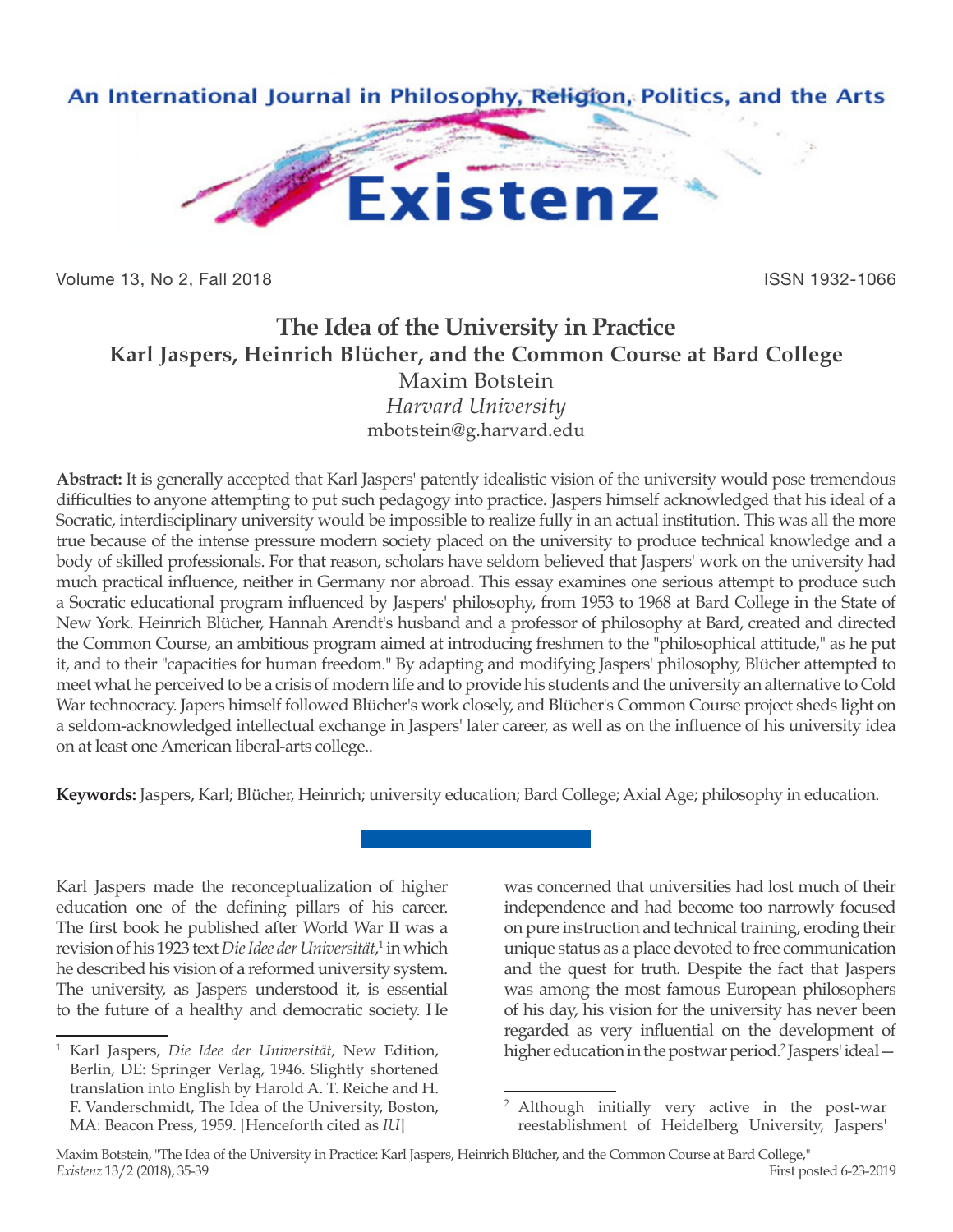an education system designed for a small intellectual aristocracy, that would unite the sciences and operate without grades, course syllabi, or specific vocational training—bears little resemblance to what actually emerged in the Federal Republic, or anywhere else. Indeed, for many younger thinkers, Jaspers' program seemed to be out of touch with, and perhaps even hostile to, modernity.<sup>3</sup> In discussions about Jaspers' work, his practical suggestions concerning pedagogy are hardly ever addressed, and it is indeed difficult to imagine a course of study built on their foundations.

And yet, on the other side of the Atlantic, in the postwar period, a man named Heinrich Blücher known to most as the husband of Hannah Arendt, Jaspers' most famous student—made a serious attempt to create precisely this sort of program, one centered around a curriculum very similar to Jaspers' own prescriptions on university education and his writings on the history of philosophy. This program was the "Common Course" at Bard College that began in 1953 and continued under Blücher's direction until 1968. Blücher and Jaspers recognized the kinship between their goals, even though the two men met only a few times. Jaspers often expressed these feelings of intellectual companionship in his letters to Arendt, writing: "if only Heinrich and I could get together now and then! He is in the thick of bringing about [educational] reform on a practical level; my involvement is purely theoretical."4

Blücher's Common Course is both a significant example of the reception of Jaspers' idea of the university among the intellectuals of his day, and a window

- $3$  Jürgen Habermas is perhaps the most important figure to have leveled this line of critique against Jaspers' philosophy of higher education. See, for instance, Jürgen Habermas, "The Idea of the University: Learning Processes," transl. John R. Blazek, *New German Critique* 41/Special Issue (Spring–Summer 1987), 3-22.
- <sup>4</sup> Letter of Karl Jaspers to Hannah Arendt, August 26, 1959 in Hannah Arendt, *Hannah Arendt and Karl Jaspers: Correspondence: 1926-1969*, transl. Roberto and Rita Kimber, Orlando, FL: Harcourt Brace and Co. 1992, p. 377. [Henceforth cited as *AJC*]

into a hitherto largely overlooked aspect of Jaspers' relationship with Arendt, namely his substantial interest and engagement in the intellectual projects of her husband. By looking at Blücher's project one can fathom what kinds of compromises in Jaspers' program might be acceptable, while still retaining the core of his educational mission.

Blücher himself is a rather enigmatic figure. Born in 1899 in Berlin, he was drafted into the German army in 1917; although he later took courses at the University of Berlin, the Hochschule für Politik and the Berlin Academy of Fine Arts, he never received an academic degree. He claimed to have fought in the streets during the Spartacist uprising, and to have spent most of the 1920s as a newspaper reporter and a communist organizer before fleeing Germany in 1933 for Paris, where he met Arendt.<sup>5</sup> Apart from a few book reviews, he published almost nothing in his entire life; nonetheless, scholars have attributed to him many of the key insights to be found in Arendt's work.<sup>6</sup> Blücher's literary estate includes an extensive series of lecture plans as well as recordings and transcripts that were made by devoted students. Yet none of the several attempts to publish his writings posthumously have borne any fruit.<sup>7</sup>

relocation to Basel in 1948 significantly limited his influence on the further development of educational policy in Germany. For a comprehensive account of Jaspers' activities at Heidelberg between 1945 and 1948, see Mark W. Clark, "A Prophet without Honour: Karl Jaspers in Germany, 1945-48," *Journal of Contemporary History* 37/2 (April 2002), 197-222.

<sup>5</sup> A summary of Blücher's early life can be found in Arendt's biography by Elizabeth Young-Bruehl, *Hannah Arendt: For Love of the World*, New Haven, CT: Yale University Press 2004, pp. 125-7. Much of Blücher's early biography is hazy, however, and his own account of that time is difficult to corroborate.

<sup>6</sup> Many of Arendt's and Blücher's contemporaries, including Jaspers himself, attest to his influence, particularly on Arendt's political philosophy. Lotte Kohler, Arendt's assistant and later literary executor, concluded that "in political matters he was first her teacher and later her advisor." Lotte Kohler, "Introduction," in *Within Four Walls: The Correspondence between Hannah Arendt and Heinrich Blücher, 1936-1968*, transl. Peter Constantine, New York, NY: Harcourt 2000, pp. 9-27, here p. xx.

 $7$  There have been at least two serious attempts to publish Blücher's work, one in the 1970s with Arendt's collaboration, and the second in the 1980s, to coincide with the start of work on the Blücher/Arendt correspondence. Although neither were ultimately successful, a selection of transcripts from both the Common Course and similar lectures Blücher gave at the New School in New York is at http://www.bard. edu/bluecher/history.php, while the remainder are included in the Blücher Archive at Bard College.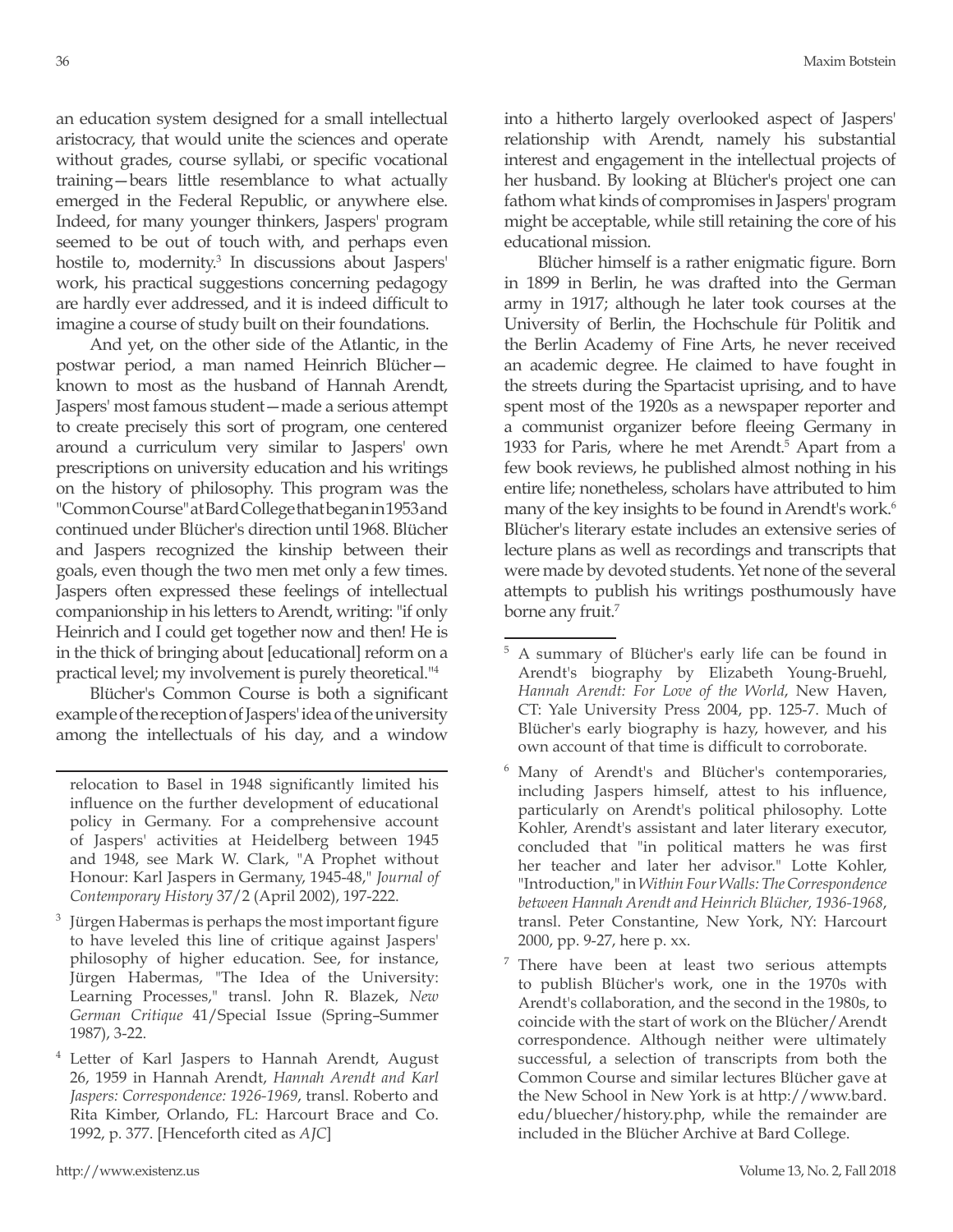The bulk of these lectures come from the Common Course he helped develop at Bard from 1953 to 1968. As Bard President James Case explained it, the course was meant to be an impromptu and interdisciplinary series of lectures exploring "a whole series of questions dealing with major issues in man's varied activities and interests—that is, his political, economic and social aims, and the institutions he had devised to further those aims."8 The questions addressed in Blücher's lectures were of a philosophical nature, in the sense of Jaspers' understanding of the role of philosophy in the classroom and the broader university. Jaspers articulated a belief that although philosophy could yield no objective truths or provide a concrete direction to research and scholarship, it was nevertheless indispensable to the other disciplines within the university because it furnished the motivation for research, as well as an understanding of the broader meaning and context of all forms of scientific activity (*IU* 25-6).

Jaspers believed, above all, that university education was not principally intended to impart factual information; this was the purpose of vocational schools. For him, the university offered a place of learning, free from the demands of pure utility in which an individual might find "fulfillment in truth" (*IU* 16). The university itself arose essentially from the human desire for truth, and as such, it was opposed to all forms of philosophical, political, or religious dogmatism. Education was intended to be, in Jaspers' terms, Socratic rather than Scholastic; students and teachers met as equal seekers of truth. Jaspers emphasized that total freedom of study, without regard for grades or course requirements, was the sole want needed for helping students understand the unity of the sciences and prevent the university from becoming "an intellectual department store" (*IU* 88). Nevertheless, despite its separation from instrumental concerns—and, in a sense, because of this—the university plays an important social function; it taught one to pose questions and introduced the methods by which answers could be sought. As Jaspers puts it, the university "prepares each individual to be a member of society" (*IU* 33).

Blücher's teaching was largely designed with this mission in mind. Although he disagreed with certain elements in Jaspers' description of philosophy, he

nevertheless affirmed that Jaspers' understanding of it was "valuable and valid in terms of education," and he conceived his own projects along similar lines.<sup>9</sup> While Blücher often spoke in terms of the more comprehensive "creative powers of man," where Jaspers might use "philosophy" or "science," the principles are largely the same. The overall goal of Blücher's teaching, and the Common Course in particular, was to acquaint students with these creative powers, and with the philosophical attitude which accompanied them; this attitude was indispensable not only to students' future studies, but would help them "to major in life," as Blücher put it.<sup>10</sup>

The Common Course deviated in some practical respects from Jaspers' ideal model of higher education. Jaspers' writings on university education make clear the central importance of academic freedom (*Lernfreiheit*) for students, and his belief that the advantages of philosophically-minded scientific education would largely benefit only a minority of willing students, namely the very best. He was deeply suspicious of the normal university routines that are based on tests, grades, and syllabi, as he believed they distracted from achieving true academic excellence (*IU* 101-20). The mandate Blücher received from Bard College, however, was for a mandatory course for Freshmen.

Nevertheless, Blücher tried to frame the Common Course in Jaspersian terms as much as he could. He saw himself not so much as a teacher of objective facts but rather as a guide and fellow-explorer, much like Jaspers envisioned the role of a professor. The kind of orientation Blücher sought to inspire in his students (what Jaspers called the "scientific attitude") could not be taught directly; the task of becoming "free men and women" could only be conceived as a self-directed project that lasted a lifetime (*BA IC*). Blücher told incoming students: "Your teachers will start you on this task, show it to you as more experienced collaborators, join and help you in it because we ourselves are still in it" (*BA IC*). He explicitly likened his role to that of

<sup>8</sup> James Case, quoted in Reamer Kline, *Education for the Common Good: A History of Bard College–the First 100 Years (1860-1960)*, Annendale-on-Hudson, NY: Bard College 1982, p. 139.

<sup>&</sup>lt;sup>9</sup> Blücher's critiques of Jaspers' arguments are varied, but his principal objection was that Jaspers attempted to make philosophy a substitute for religion, and thus put "goodness first and truth second." Blücher, for his part, claimed, "[I] care[d] for freedom first…and this divide[d] me from Jaspers' approach." Heinrich Blücher, "Why and How We Study Philosophy" (Summer 1952), Bard College Blücher Archive, *Box 1*.

<sup>&</sup>lt;sup>10</sup> Heinrich Blücher, "Introduction to the Common Course" (1952), Bard College Blücher Archive, *Box 1*. [Henceforth cited as *BA IC*]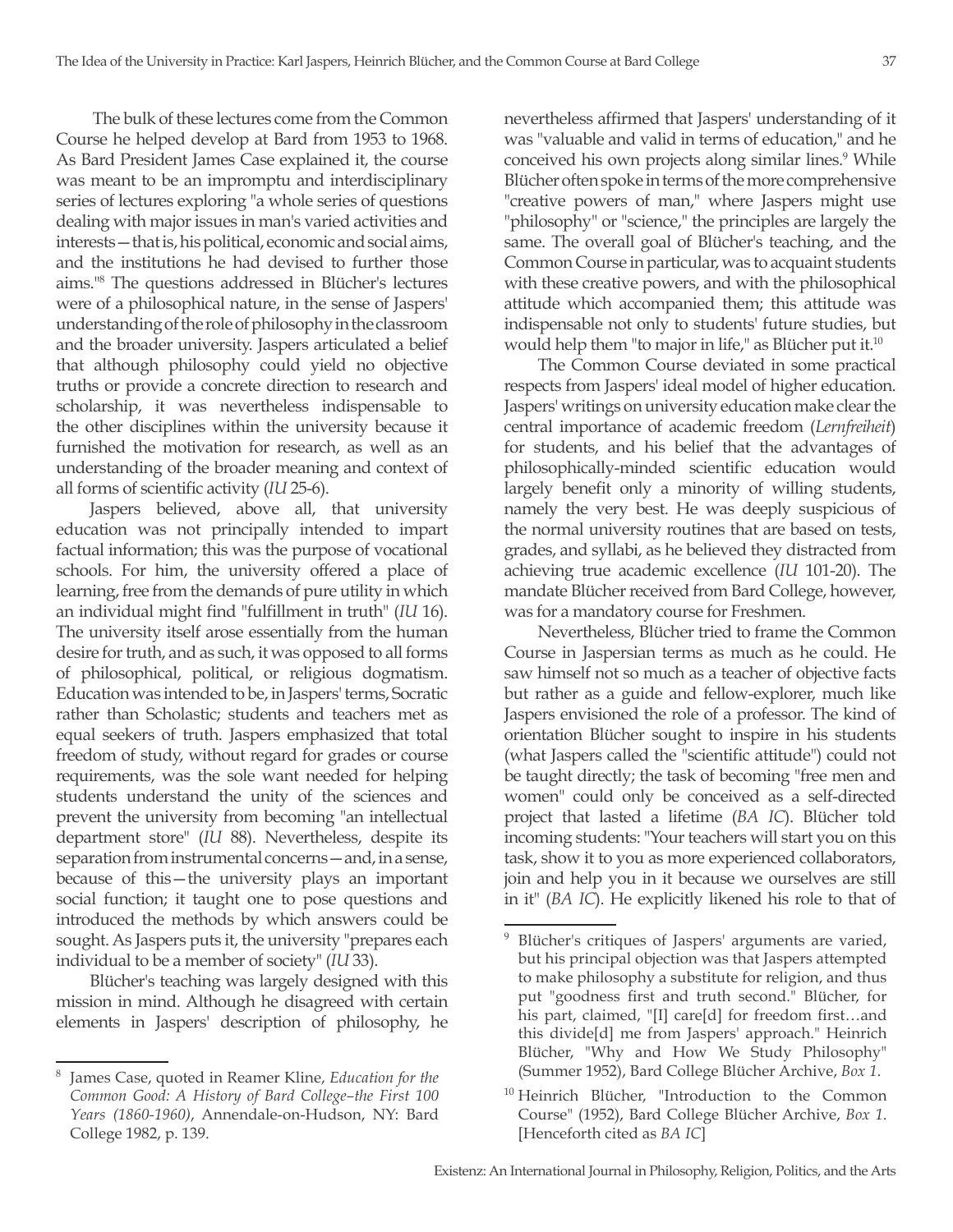Socrates and reminded his listeners that Socrates "never had students because he called them his companions," and enjoined them to view him in the same light.<sup>11</sup> Bard did require Blücher to submit grades, but he made every effort to lessen their importance in the eyes of his students; in case they ever felt unjustly graded, he counseled them to attribute it to his own ignorance, for he regarded himself as being still an ignorant man (*BA SS*).

What Blücher hoped to achieve with the Common Course was to clarify the relationship between the various manifestations of human knowledge and creativity—science, art, religion, ethics, politics, and others—and the faculty of "free philosophical reasoning" (*BA IC*). Philosophy, in Blücher's account, united and gave meaning to the other kinds of creative thinking and feeling. In particular, as in Jaspers' own university idea, philosophy elucidated and balanced the role of science. Both thinkers saw science, in a narrow sense, as reducible to a method, a rational and self-critical process; it could generate truths of universal validity, yet it did not elucidate the fuller extent of subjective human experience—what Jaspers termed "Being." Philosophy, by contrast, does not yield provable or universal truths, but it can awaken an awareness of Being. Philosophy limits the pretensions of science, and vice versa science, that of philosophy. Neither is complete without the other. Philosophy, Blücher felt, was necessary to understand and establish the limits of the creative faculties. In this respect, every human being needs philosophy, for only philosophy provides the framework with which Being can be understood. This was the formulation he suggested to Jaspers, who replied quite enthusiastically that he was "especially pleased that you [Blücher] could agree without any reservations on the distinction between science and philosophy."12

Blücher took pains to define his capacious vision of philosophy in opposition to bad or dogmatic philosophy—what he termed "metaphysics"—which he claimed, robbed philosophy of its creative power and emancipatory potential. He believed that Western philosophy since Plato came dangerously close to a specious belief in absolute truth that led either to intellectual fanaticism or nihilism. Without the availability of a solid grounding for understanding Being, humans suffer a loss of individuality, the fatal result of which is the rise of totalitarian movements that offer a sense of refuge from aimlessness.13 Like Jaspers, Blücher was concerned regarding the future of mankind in what seemed to them like a new and dangerous technological era.

In order to restore philosophical education to its foundations and prepare his students for their future specialized studies, Blücher designed the Common Course centering on a period in the history of humanity in which human thought passed from one paradigm to another. Blücher believed that the present represented another such moment in which old convictions were crumbling and new ones must be found. Accordingly, he structured his course around a discussion of nine important persons in the history of philosophy— Lao-tzu, Buddha, Zarathustra, Abraham, Homer, Heraclitus, Solon, Socrates, and Jesus—all of whom had participated in the transition to the new philosophical epoch, in the hope that their example might help students with their own predicament. Arguably, the philosophical shift Blücher describes is nearly identical to Jaspers' theory of the Axial Age, and what is more, the figures he chooses are almost the same ones as Jaspers was simultaneously choosing them for consideration in the first part of his series, *The Great Philosophers*. Jaspers told Blücher, "The basic idea…seems similar for both of us," although, as already mentioned, not all the names of the persons were the same.<sup>14</sup>

For Blücher, this great transformation in thought was crucial, as it marked the end of the Mythical Age: "Mythology is the immediate reaction to man's fear when he is first confronted with Being. He uses magic to rid himself of reality altogether."15 Mythical thought turned reality into a shapeless mass, for myth makes no distinctions between subject and object, creator and created. Myth related everything to every other thing by means of metaphor, and thus it could comprehend and encompass everything, and thereby binding humanity in a speculative world that was infinity malleable yet

<sup>11</sup> Heinrich Blücher, "Senior Symposium" (October 1968), Bard College Blücher Archive, *Box 1*. [Henceforth cited as *BA SS*).

<sup>&</sup>lt;sup>12</sup> Letter of Karl Jaspers to Heinrich Blücher, October 28, 1959 (*AJC* 382).

<sup>&</sup>lt;sup>13</sup> Heinrich Blücher, "Sources of Creative Power" (Lecture 3), Bard College Blücher Archive, *Box 2*.

<sup>&</sup>lt;sup>14</sup> Letter of Karl Jaspers to Heinrich Blücher, July 21, 1952 (*AJC* 186).

<sup>&</sup>lt;sup>15</sup> Heinrich Blücher, "Talk on the Common Course" (1952), Bard College Blücher Archive, *Box 1*. [Henceforth cited as *BA CT*]